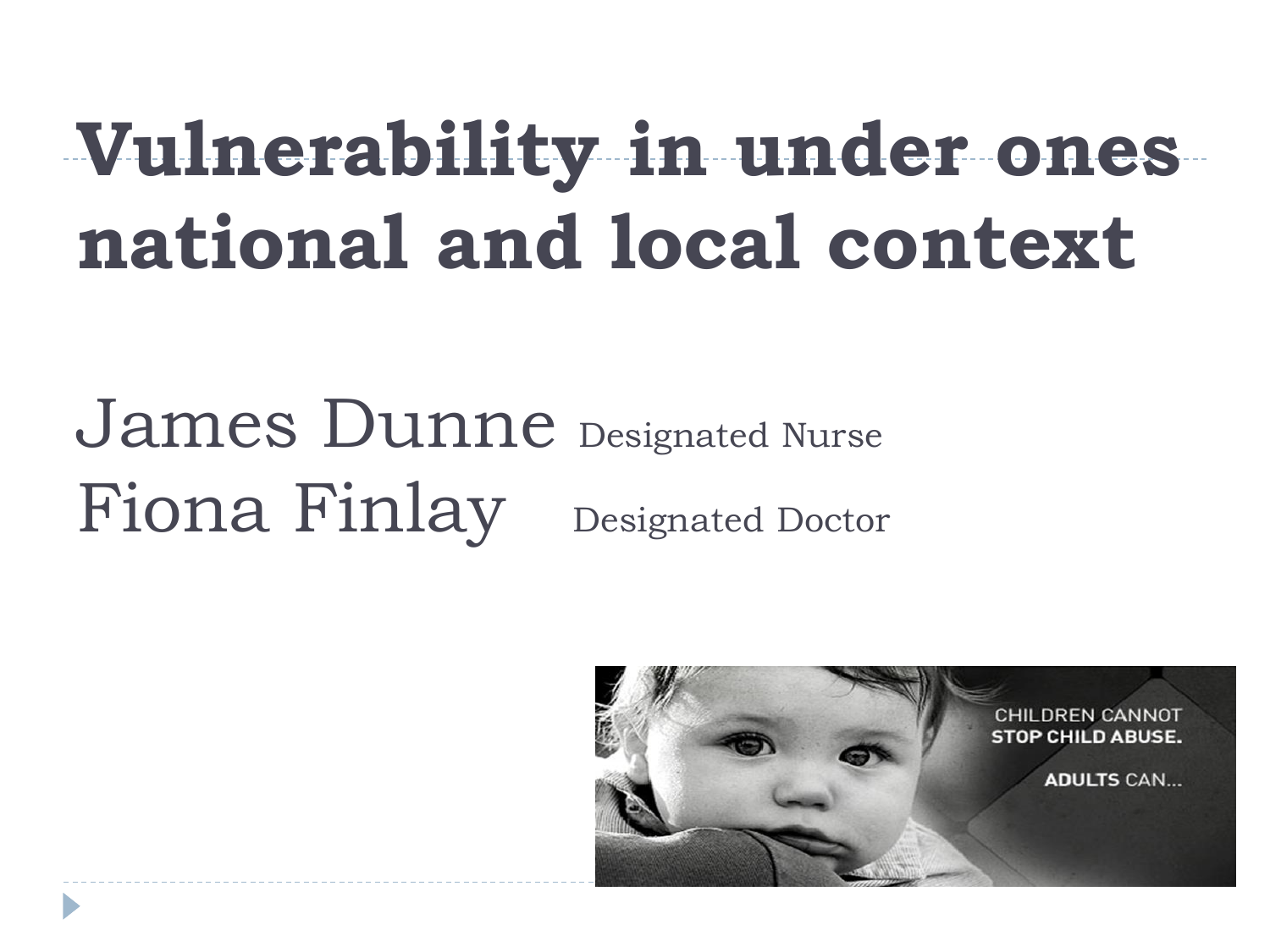#### **Parental risk factors**

- ▶ 144,000 babies under one year live with a parent who has a common mental health problem
- ▶ 93,500 babies under one year live with a parent who is a problem drinker
- ▶ 39,000 babies under one year live in households affected by domestic abuse in the last year
- ▶ 19,500 babies under one live with a parent who has used Class A drugs in the last year

(All Babies Count Report NSCPP 2011)

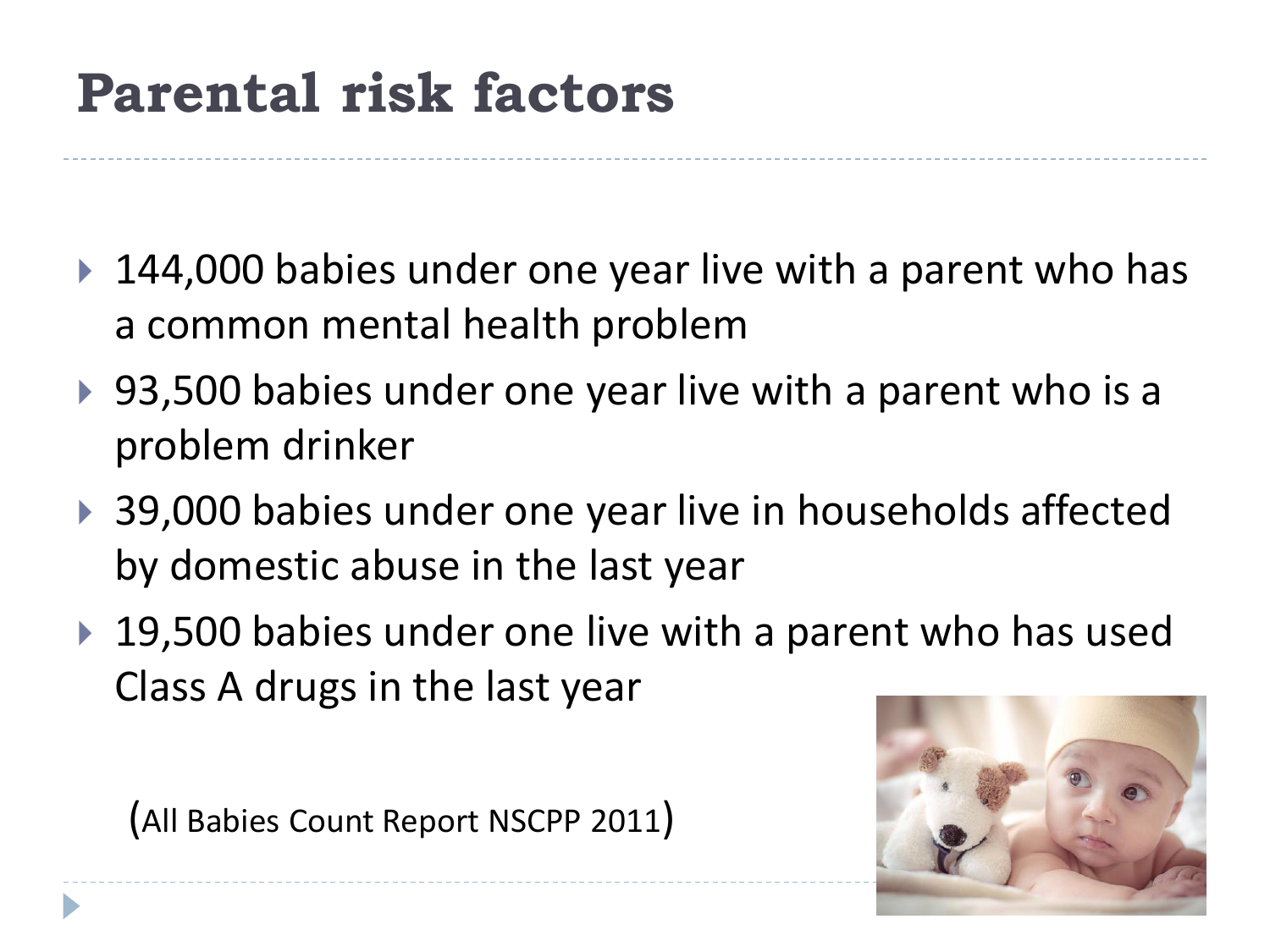#### **Infant Vulnerability**



#### **Particular risks:**

- ▶ Prematurity
- **Disability**
- **Traumatic birth**
- **Unwanted pregnancy**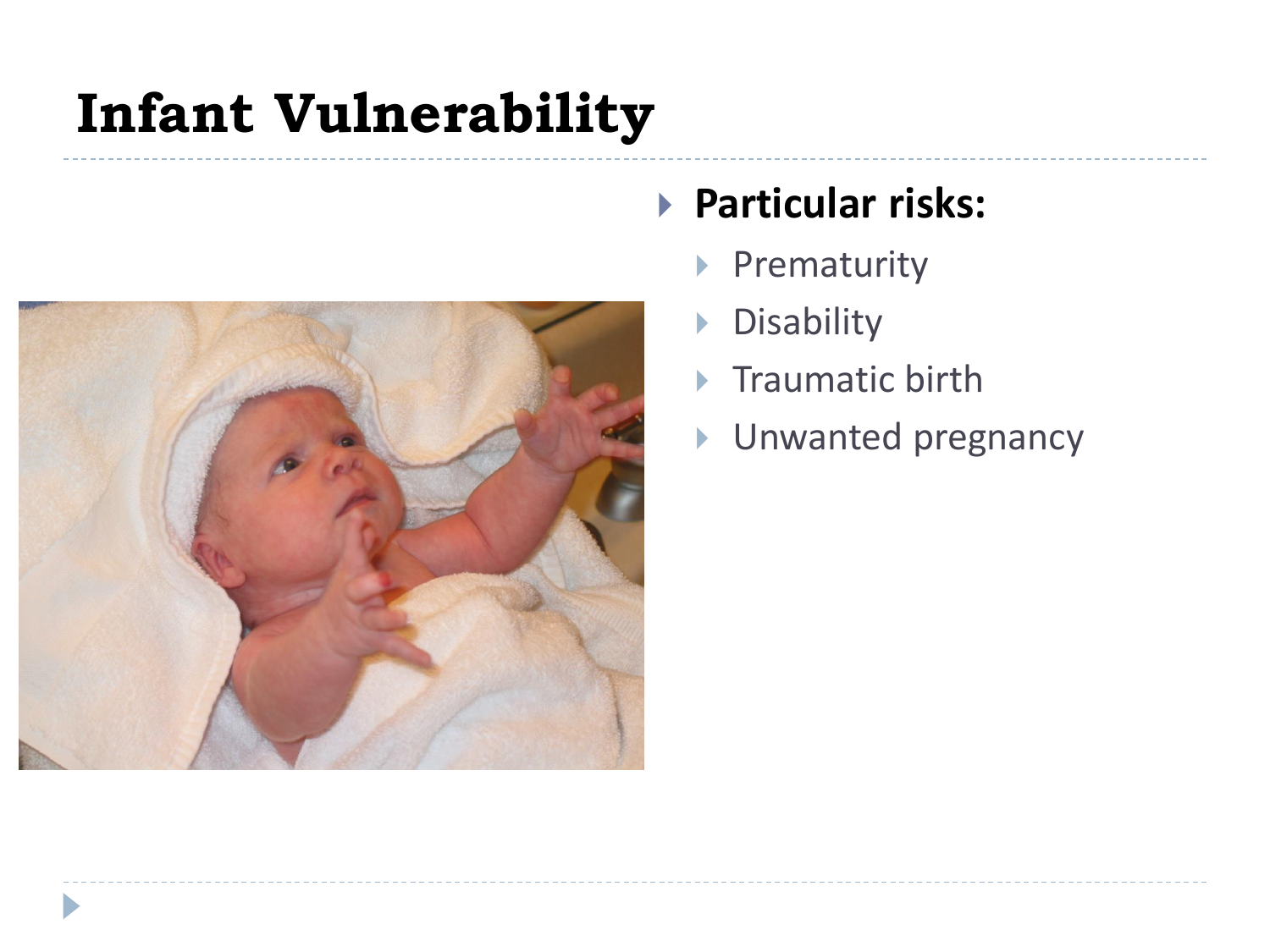#### **Parent child interaction**

n,

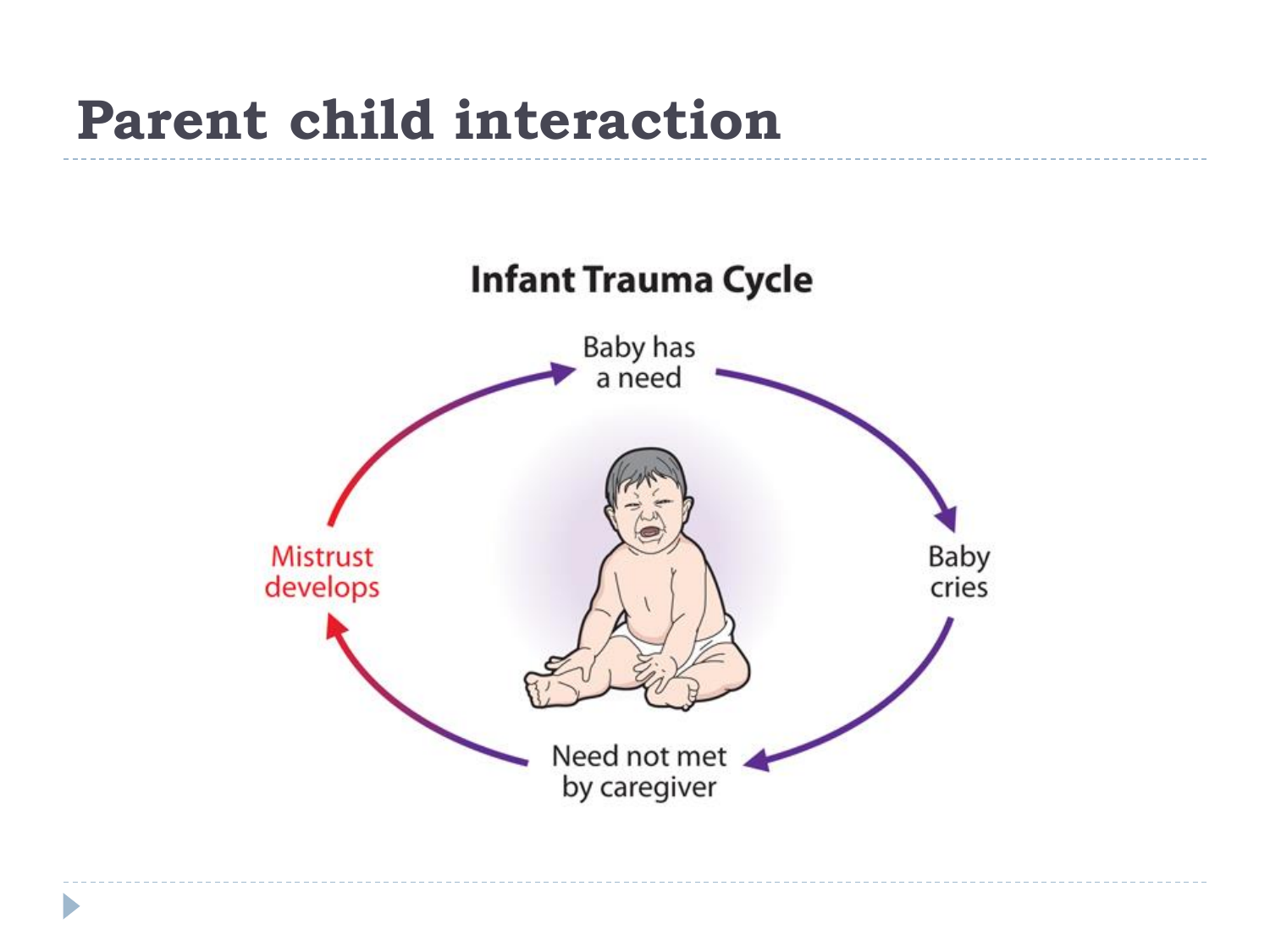#### **Triggers**

 $\triangleright$  Crying baby

D

- ▶ Feeding issues/frustration
- ▶ Baby who won't sleep
- ▶ Perception of child's behaviour
- ▶ Argument/family conflict
- ▶ Caregiver stressors outside the home, including financial concerns, job loss, legal trouble, relationship problems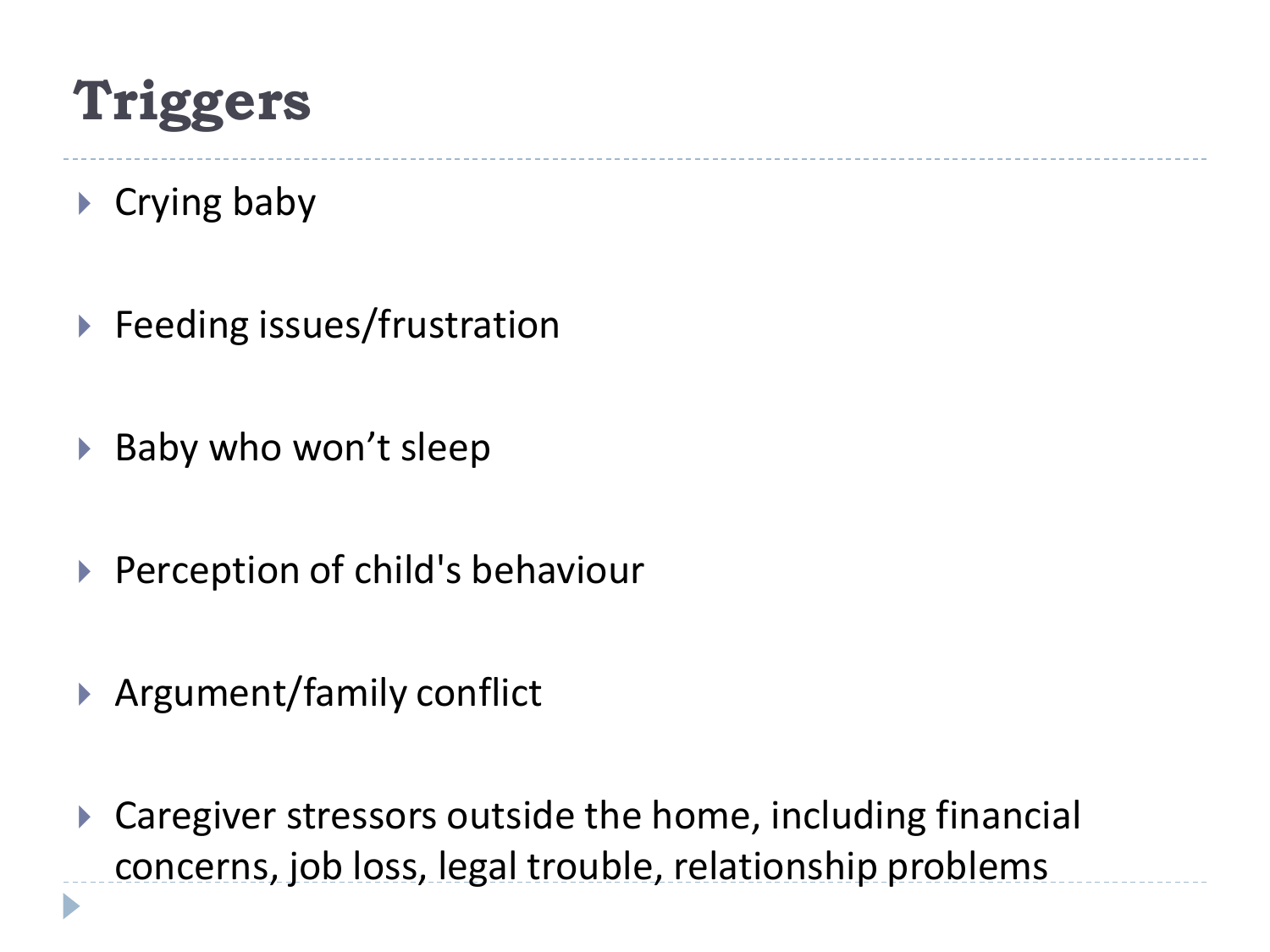#### **Wiltshire context**

- ▶ 50% referrals to SCR <1 year
- **▶ 3/5 relate to young parents**
- ▶ 4/5 first time parents
- ▶ 4/5 father with violent history/ drug history
- ▶ 4/5 mother emotional or mental health problems
- **▶ 4/5 history of domestic abuse**
- ▶ 3/5 homeless or in temporary housing
- ▶ 4/5 had previous referrals to Mash
- ▶ 2/5 Subject to CPP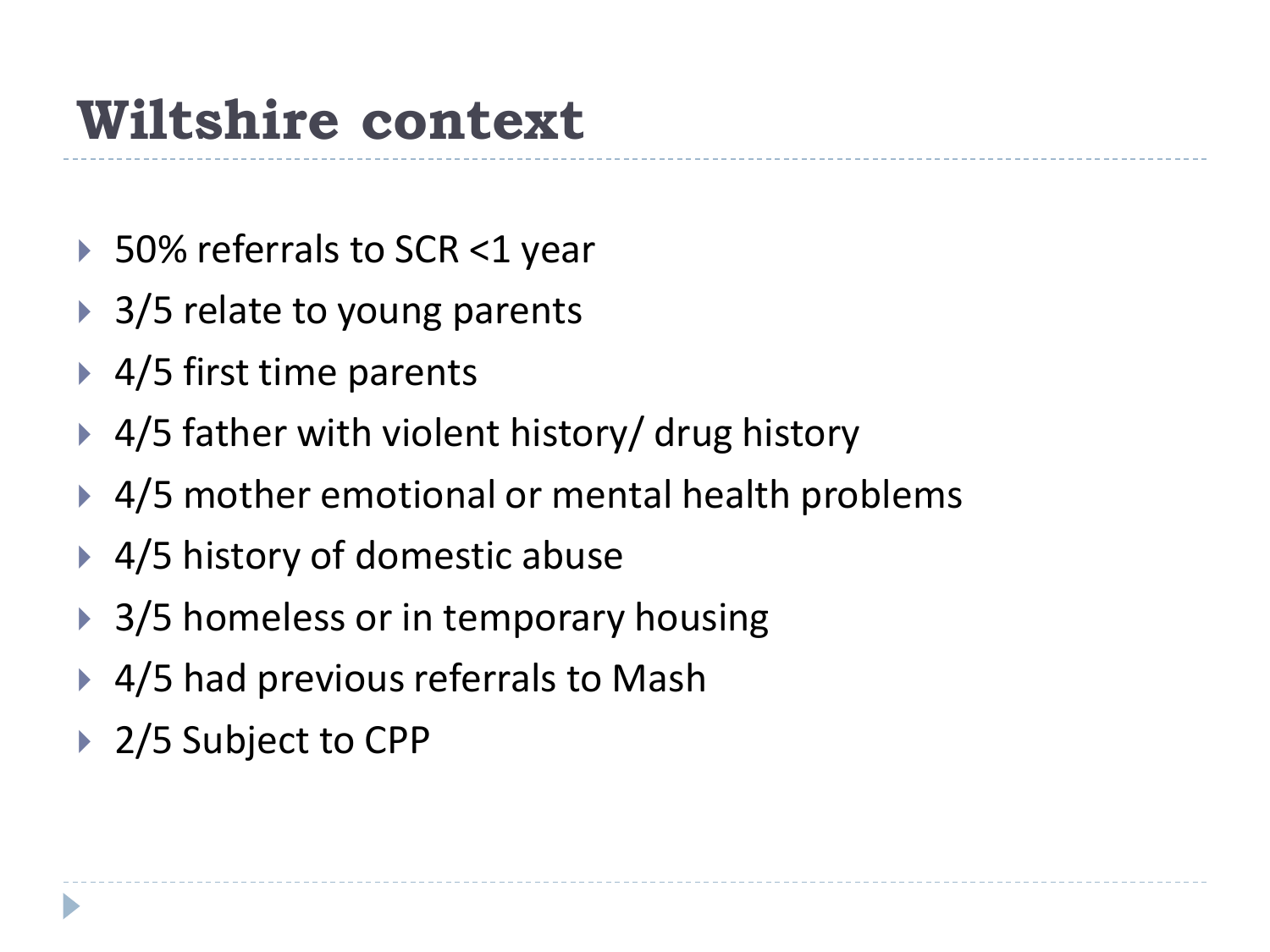#### **Wiltshire context**

Case 1: 5 weeks poor gain, 6 weeks bleeding gums, 7 weeks bruised abdomen

- Case 2: 4 months subdural haemorrhage
- Case 3: 5 months head injury
- Case 4: 2 months bruising to buttock fractured tibia
- Case 5: 3 weeks bruised cheek , 6 weeks further bruise to cheek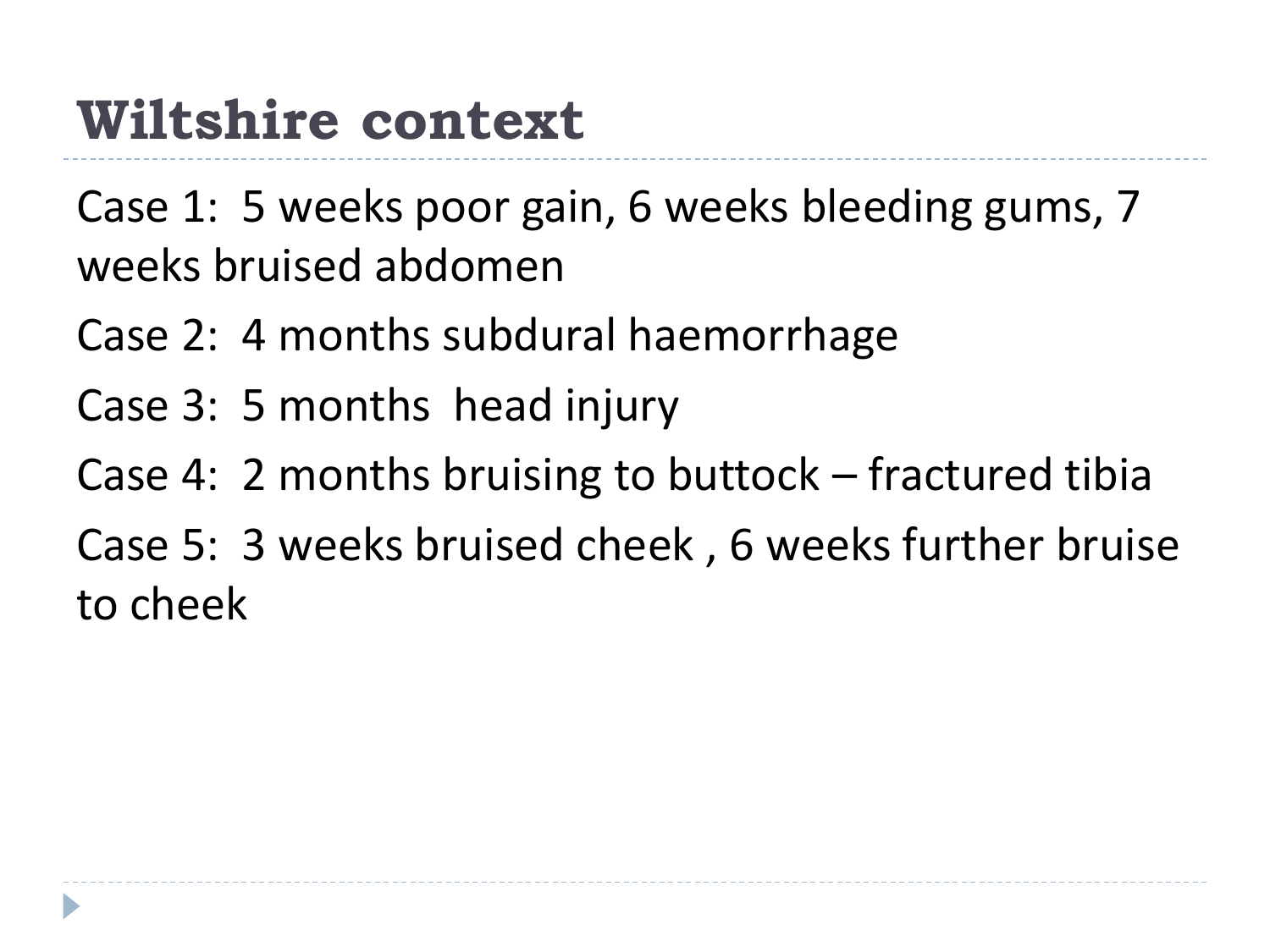#### **Under 1's (Child protection evidence – systematic review)**

- ▶ Bruising in a baby who has no independent mobility is very uncommon
- Severe child abuse is 6 times more common in babies aged under 1 year than in older children
- Infant deaths from non-accidental injuries often have a history of minor injuries prior to hospital admission e.g. bruising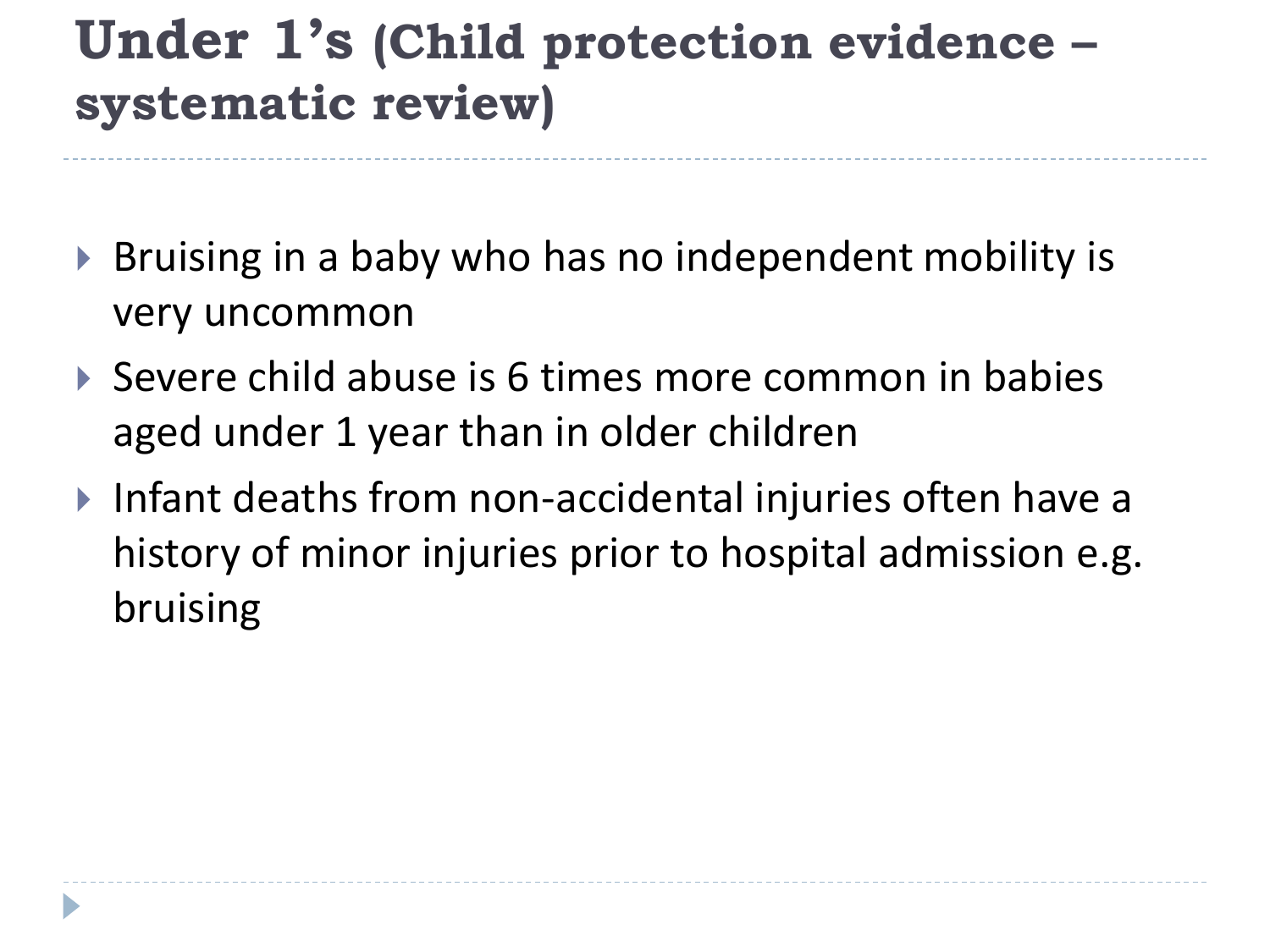# **Bruising indicative of abuse**

- ▶ Bruising in babies
- ▶ Multiple bruises in clusters
- Multiple bruises of uniform shape
- ▶ Bruises that carry the imprint of implement or a ligature
- ▶ Bruises that are seen away from bony prominences
- ▶ Bruises to face, abdomen, arms, buttocks, ears, neck, and hands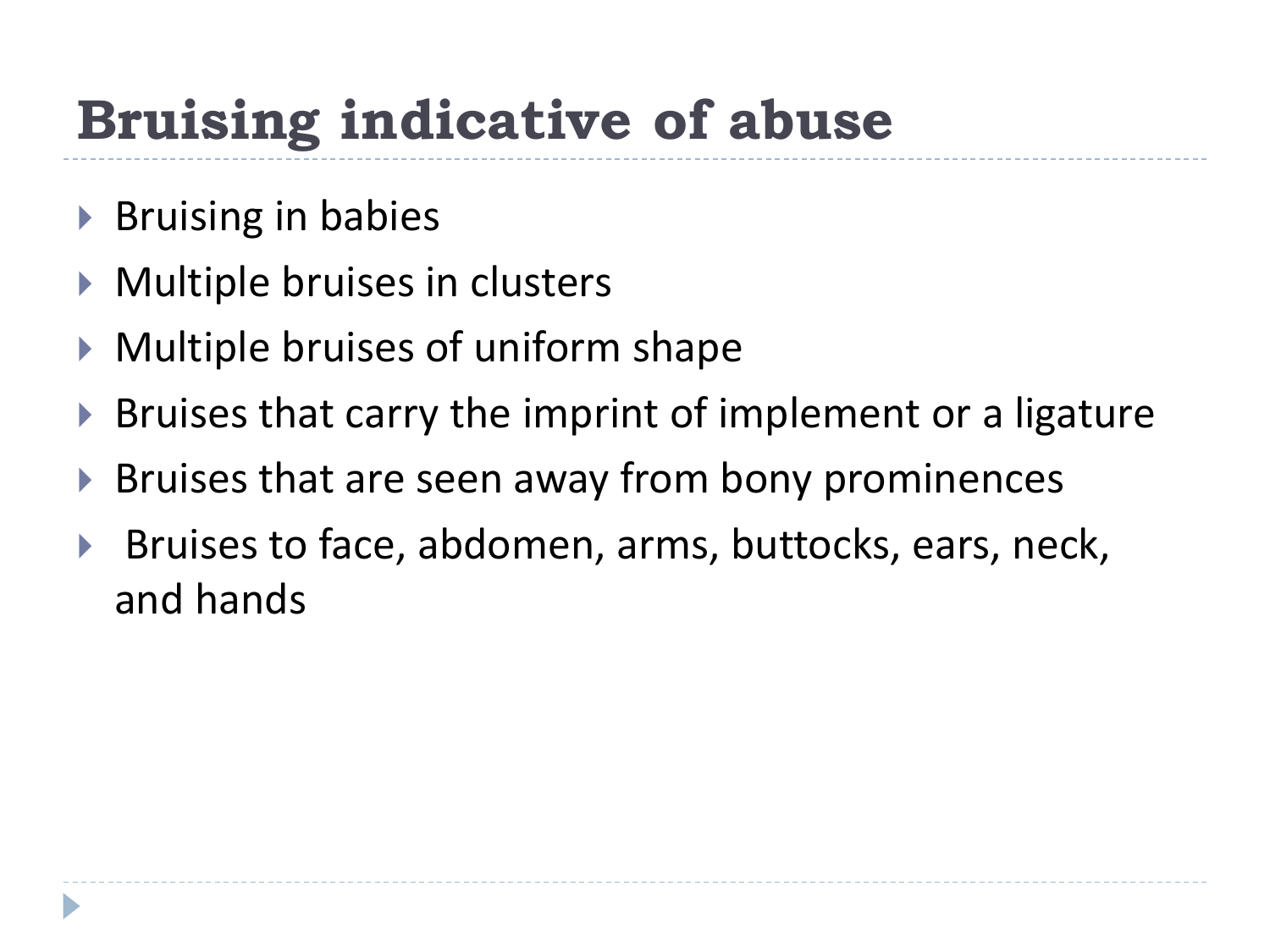#### **Bruises**

- It is not possible to age a bruise by examining it with the naked eye
- ▶ Considerable variation in the way different observers interpret and describe colour
- $\triangleright$  The accuracy of estimating the age of a bruise to within 24 hours is only 40%
- Different colours appear in the same bruise at the same time
- $\triangleright$  Not all colours appear in every bruise

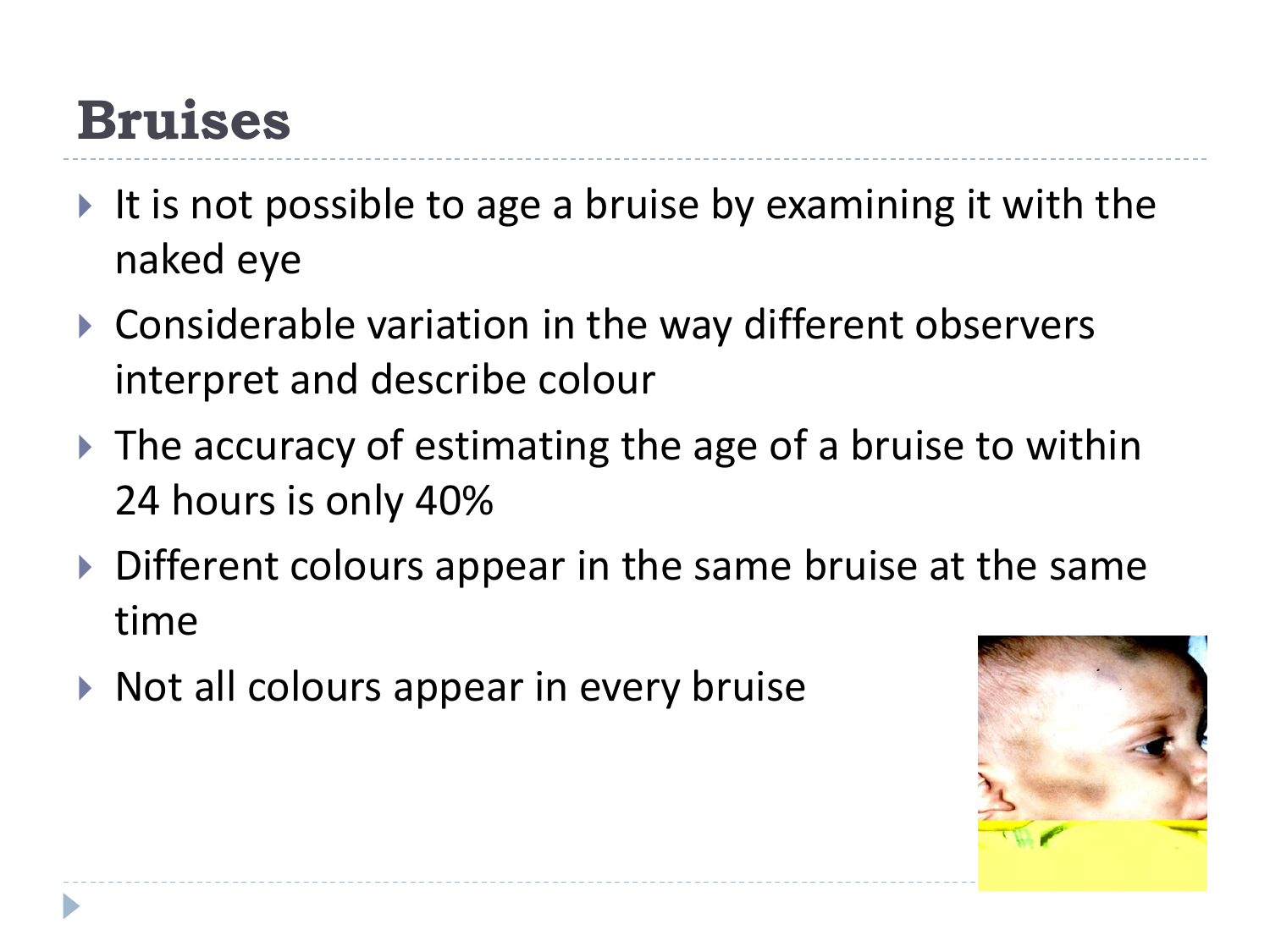#### **Differential diagnoses**

- ▶ Birth marks haemangiomas; mongolian blue spots
- ▶ Infections e.g. scabies
- ▶ Bleeding disorders
- ▶ Osteogenesis imperfecta



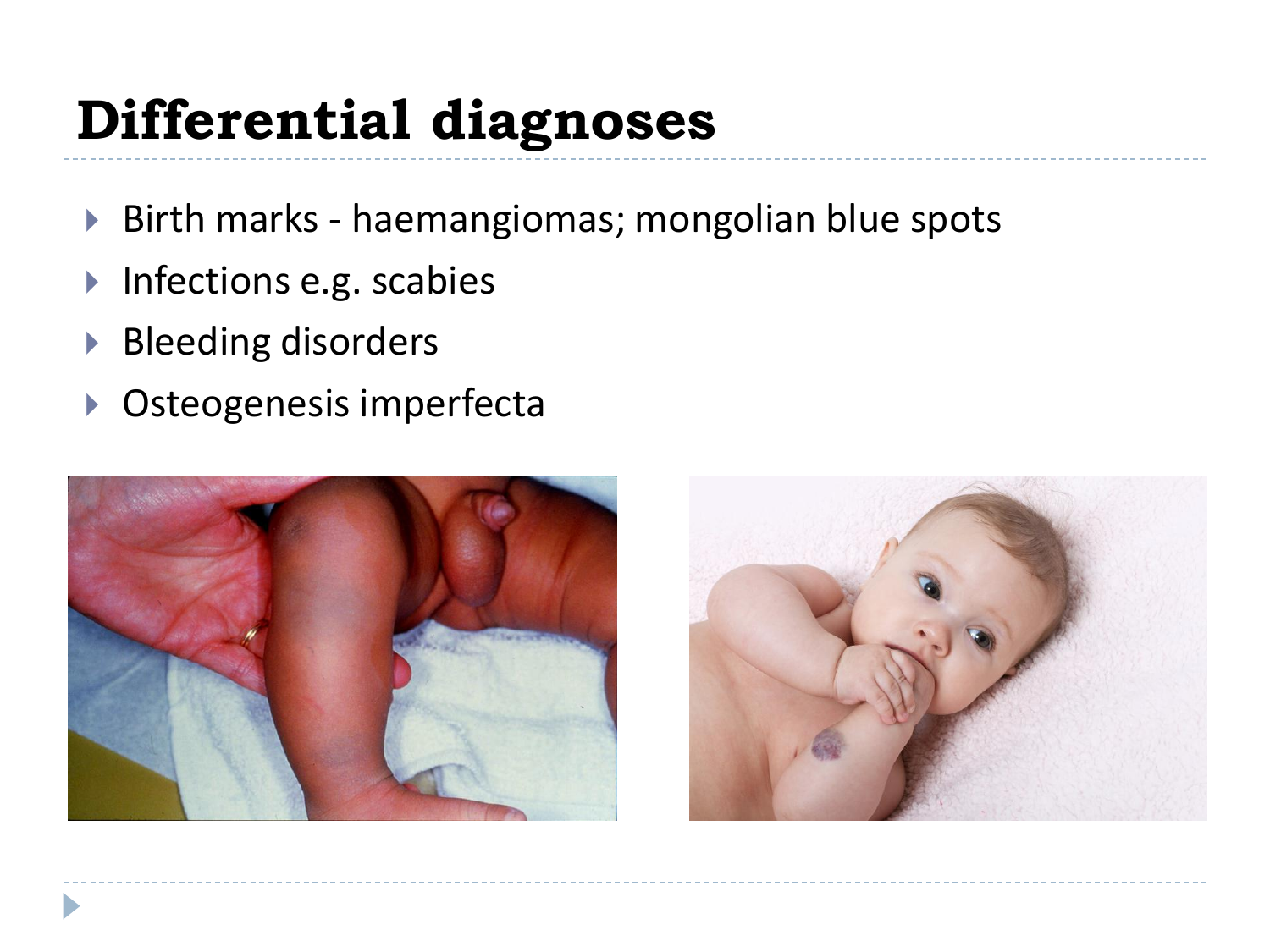# **Multi-agency working**

- A bruise should never be interpreted in isolation and must always be assessed in the context of the child's medical and social history, developmental stage and explanation given
- Multi-agency information sharing allows for sensible, informed judgements regarding the child's safety to be made



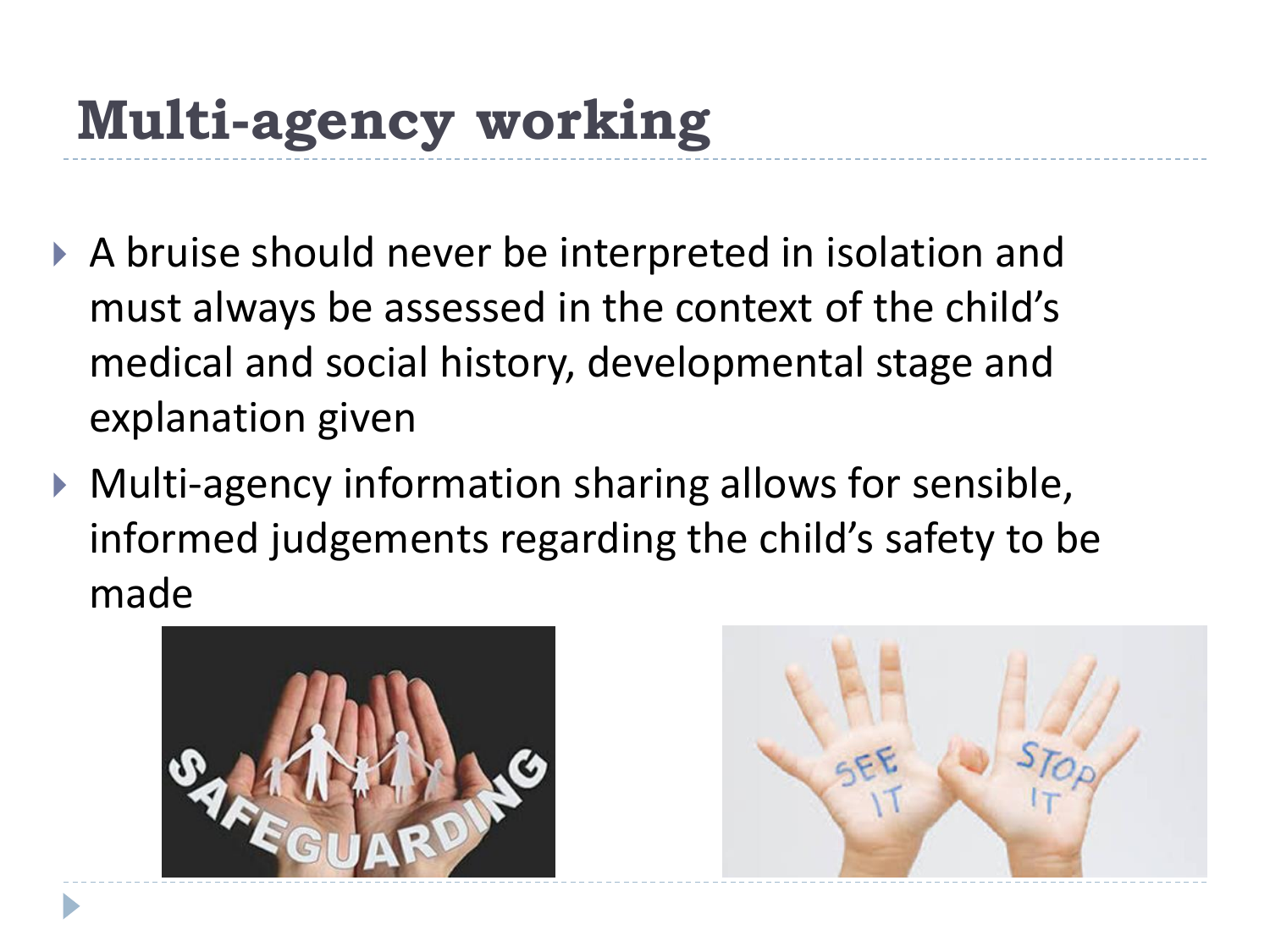# **Is a torn labial frenum diagnostic of physical child abuse?**

- A torn frenum is frequently described as pathognomonic of child abuse
- Many mechanisms are proposed, including force feeding, twisting and direct blow
- $\blacktriangleright$  It is a trivial oral injury in dental terms

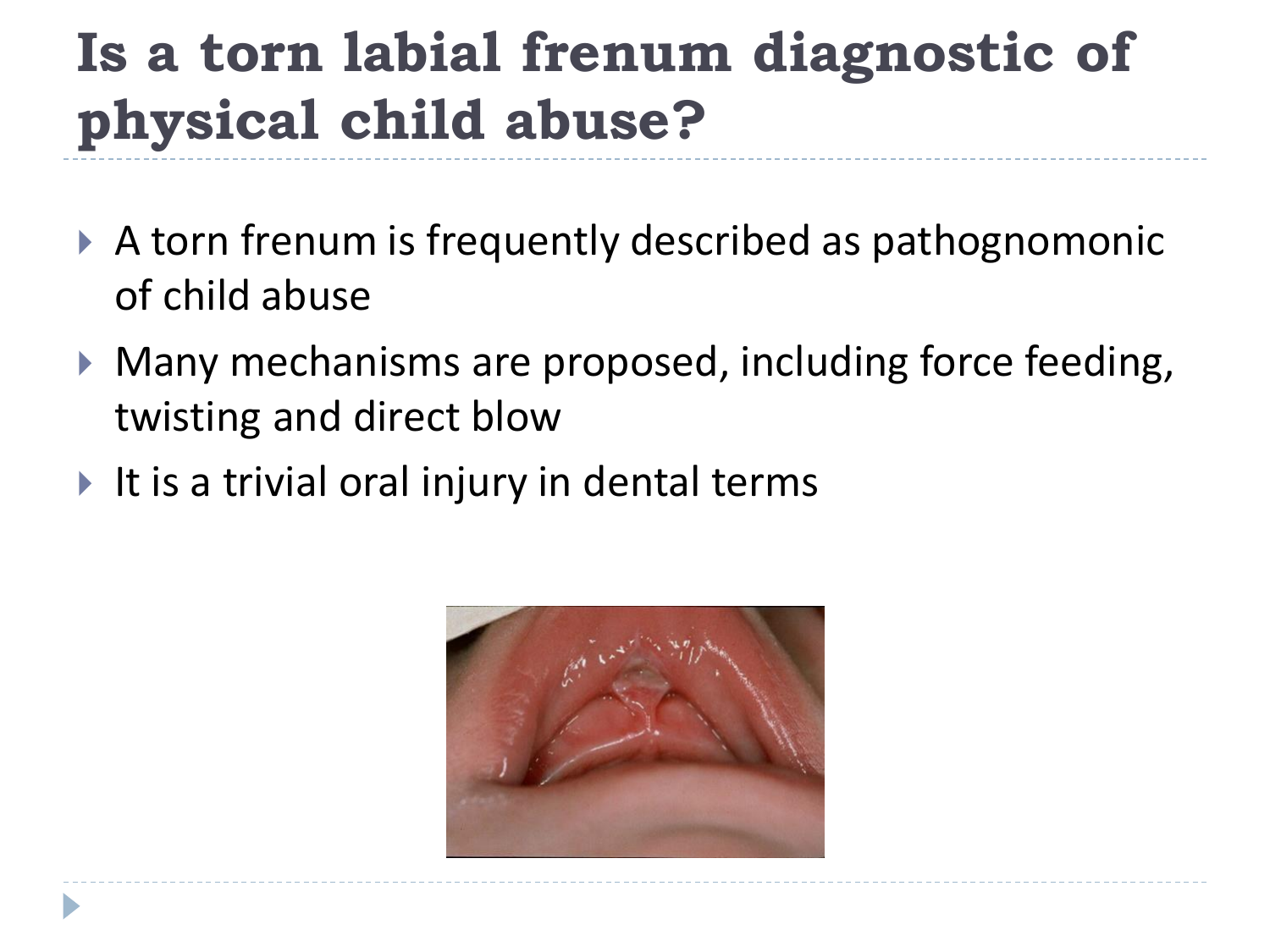#### **Child protection evidence – oral injuries**

- ▶ A child with a torn frenum should undergo a full child protection evaluation but if no other injuries nor any social concerns are identified, the presence of a torn frenum alone is not diagnostic of physical abuse
- **▶ Investigation to exclude other injuries**
- ▶ An accidental torn frenum should be a memorable injury for parents, as there is likely to be considerable bloody saliva from the child's mouth following the injury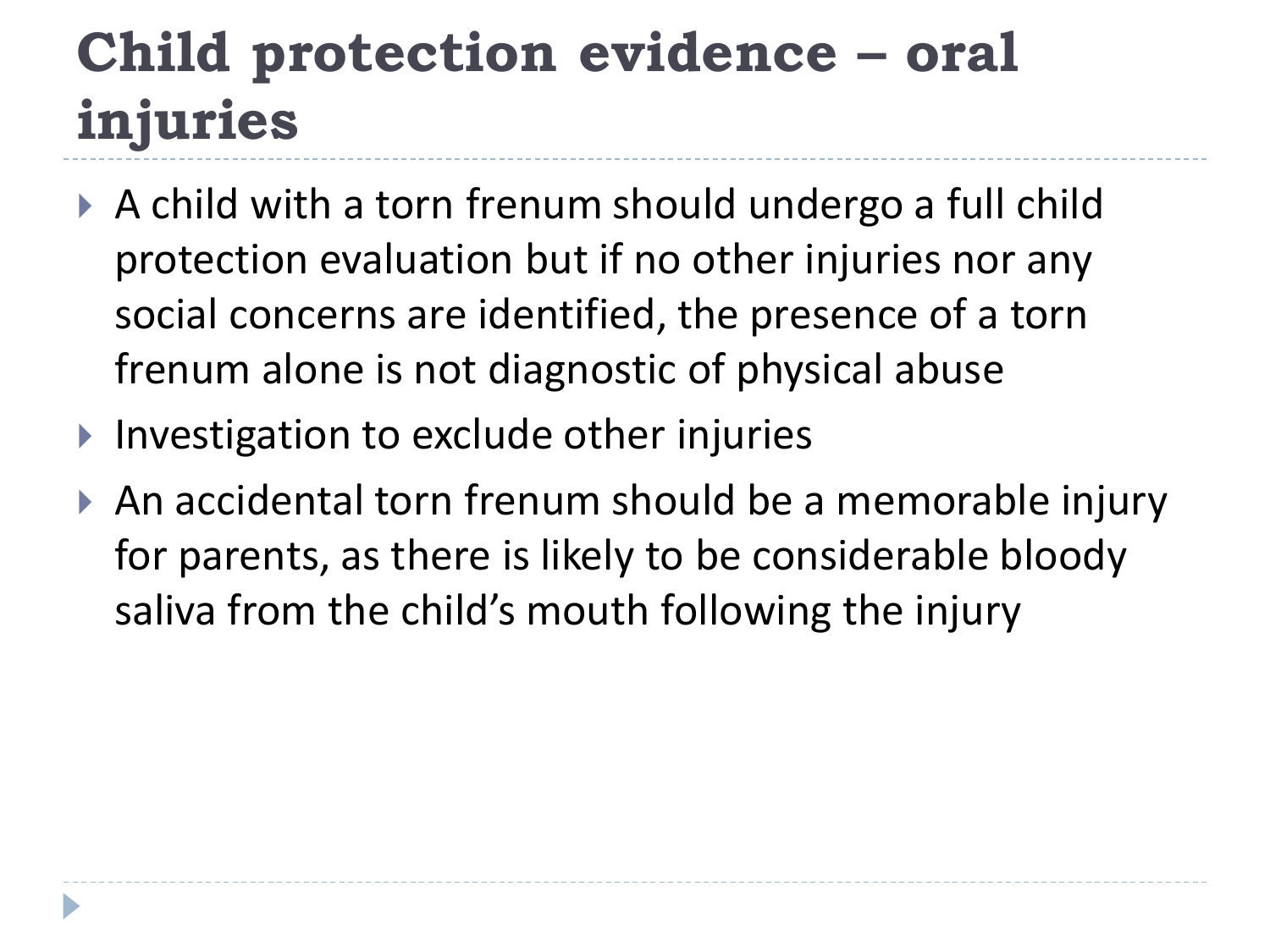# **What probing questions would you ask parents……?**

- ▶ 1. Baby who cries a lot
- ▶ 2. Baby who has feeding difficulties
- ▶ 3. Baby who won't sleep
- ▶ 4. Baby who has a small bruise on his cheek
- ▶ 5. History of domestic violence
- ▶ 6. Mother has mental health problems
- ▶ 7. Parents who use drugs and alcohol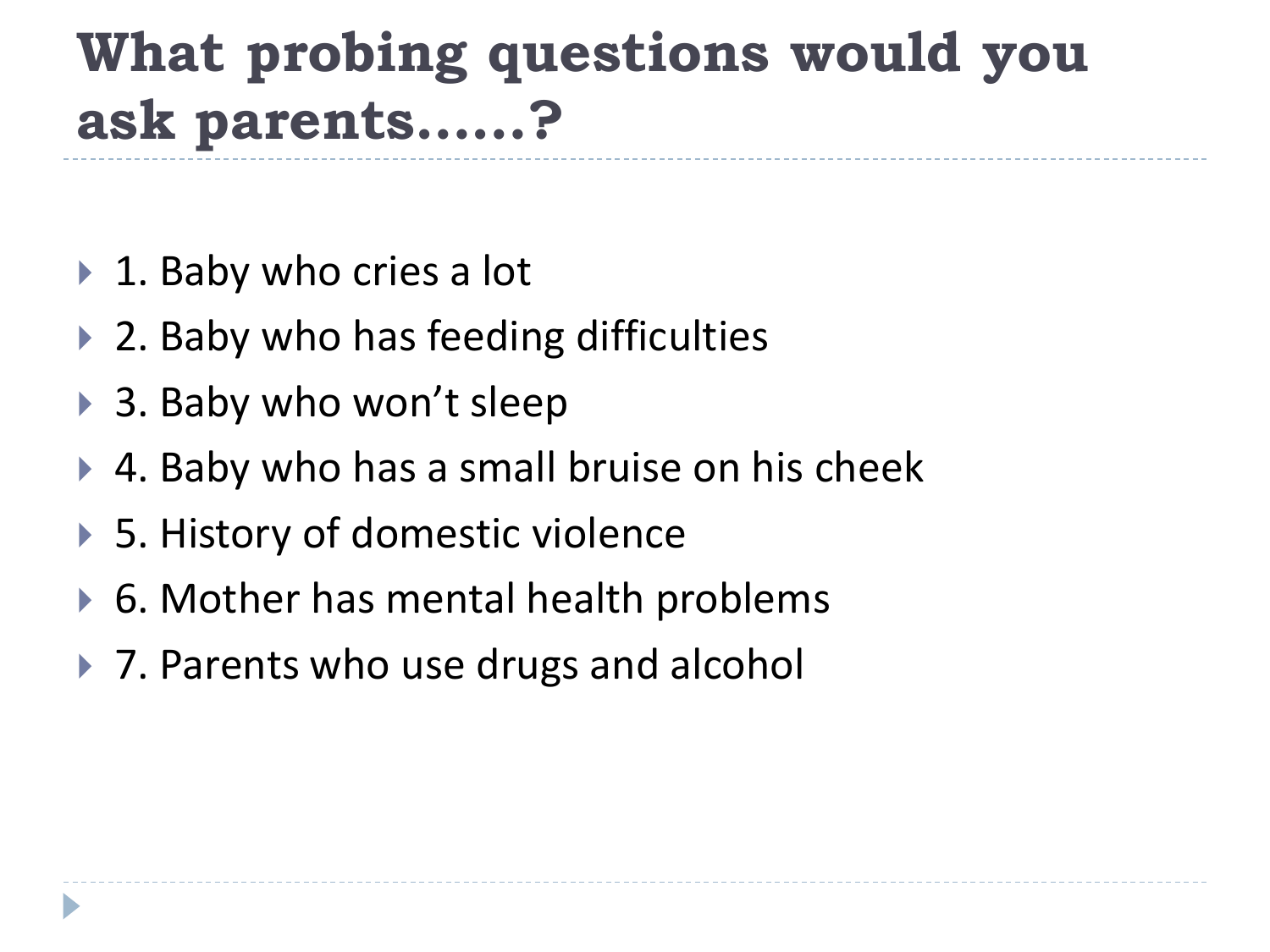# **Prevention : Crying - What can I do?**

- $\blacktriangleright$  Help parents understand it's okay for a baby to cry-it's how they communicate! It doesn't mean the baby dislikes them
- $\blacktriangleright$  Help parents understand it is normal to feel frustrated by a crying baby—and it is okay to take a break and ask for help. Have an action plan for when frustration becomes overwhelming
- $\triangleright$  Know local services

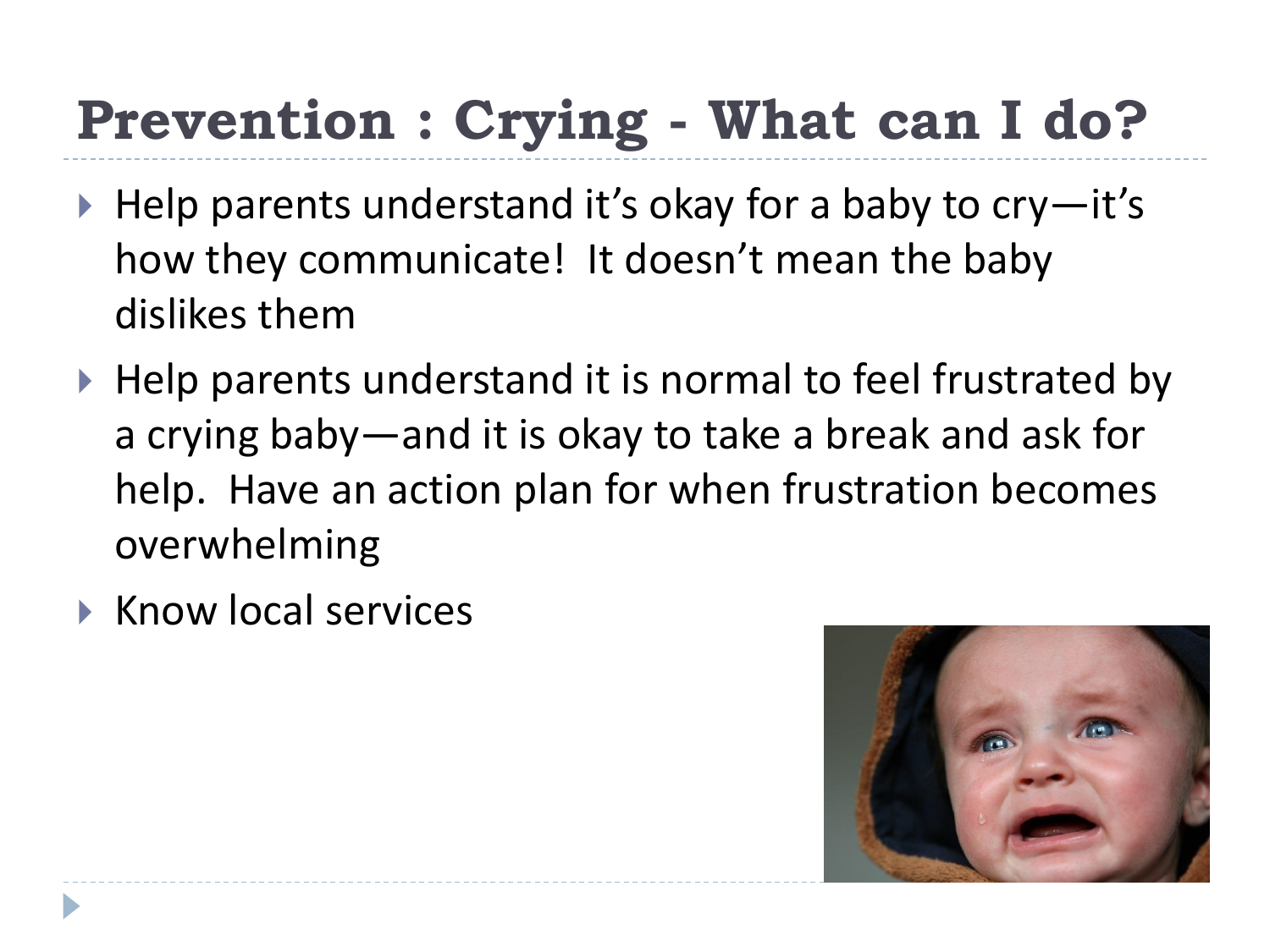# **Prevention :Feeding - What can I do?**

- ▶ Help parents understand that babies can be slow to feed and may be sick
- ▶ Can be a lovely bonding time, can be exhausting and frustrating – normal
- ▶ Refer to MASH if you see a torn frenum
- Many mechanisms are proposed, including force feeding, twisting and direct blow
- It is a trivial oral injury in dental terms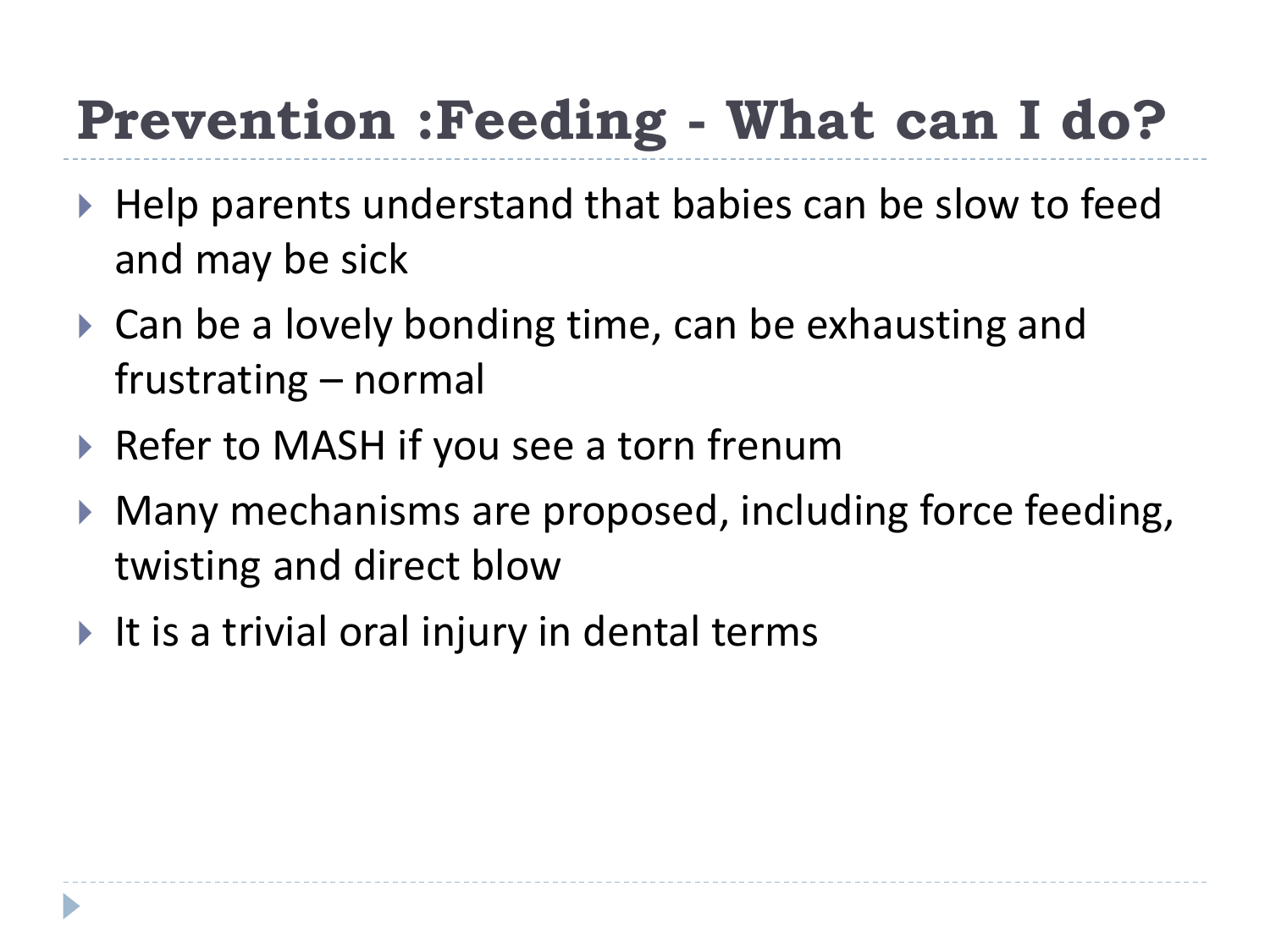## **Prevention :Sleeping - What can I do?**

- ▶ Teach parents about SAFE SLEEP...particularly regarding the dangers of co-sleeping while under the influence of drugs (legally prescribed or otherwise) or alcohol
- ▶ ABC: Alone, on their Back, in a Cot
- Babies aren't good at keeping their temperature constant, so make sure they don't get too hot or too cold
- $\triangleright$  Keep the room temperature at about 18 $^{\circ}$ C
- $\triangleright$  Teach parents about bedtime routines

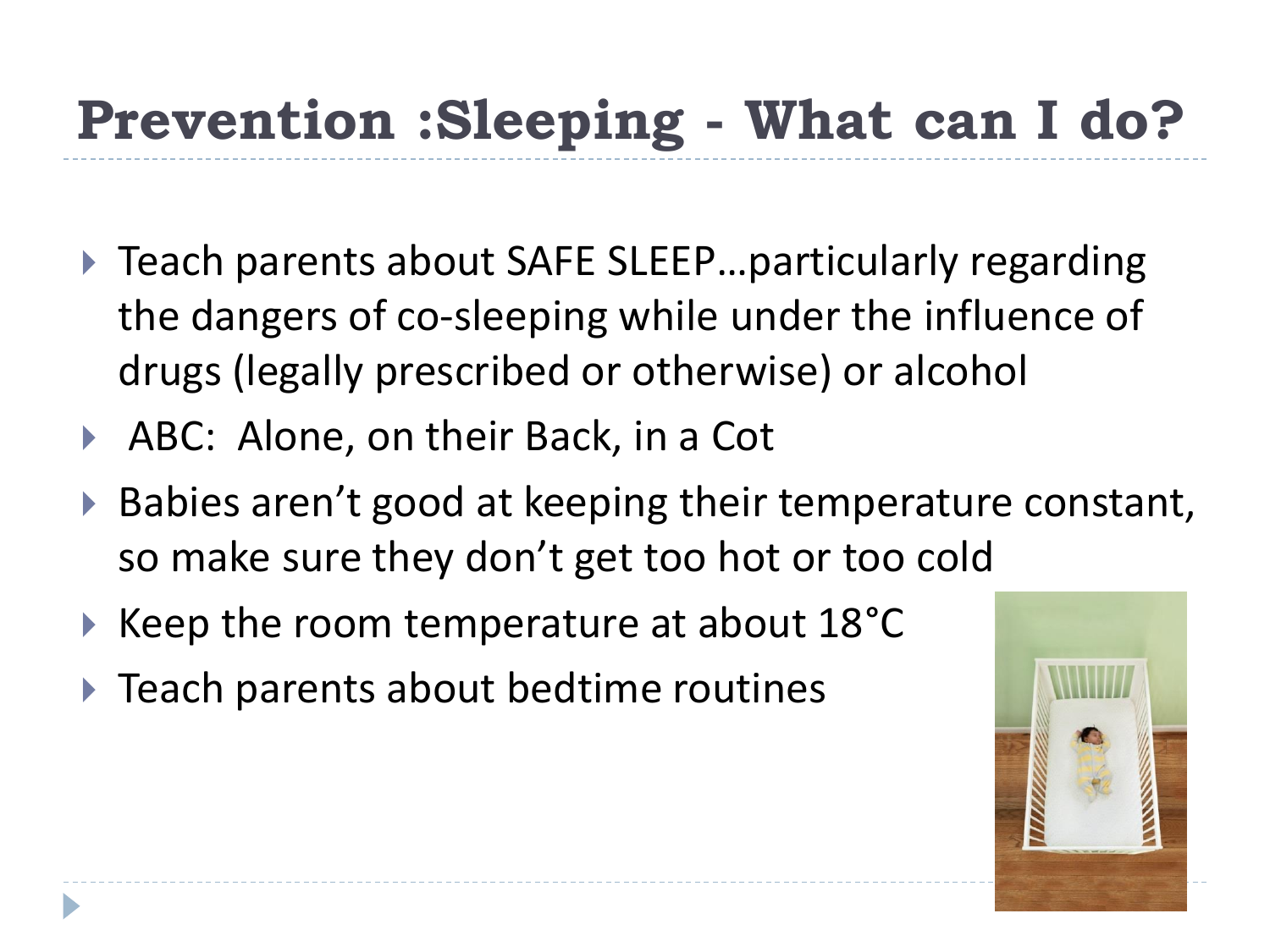# **Prevention :Bruising - What can I do?**

- Ask questions
- **Professional curiosity**
- ▶ Follow 'Bruising and injuries to non-mobile children' policy
- ▶ Bruising in a baby who has no independent mobility is very uncommon

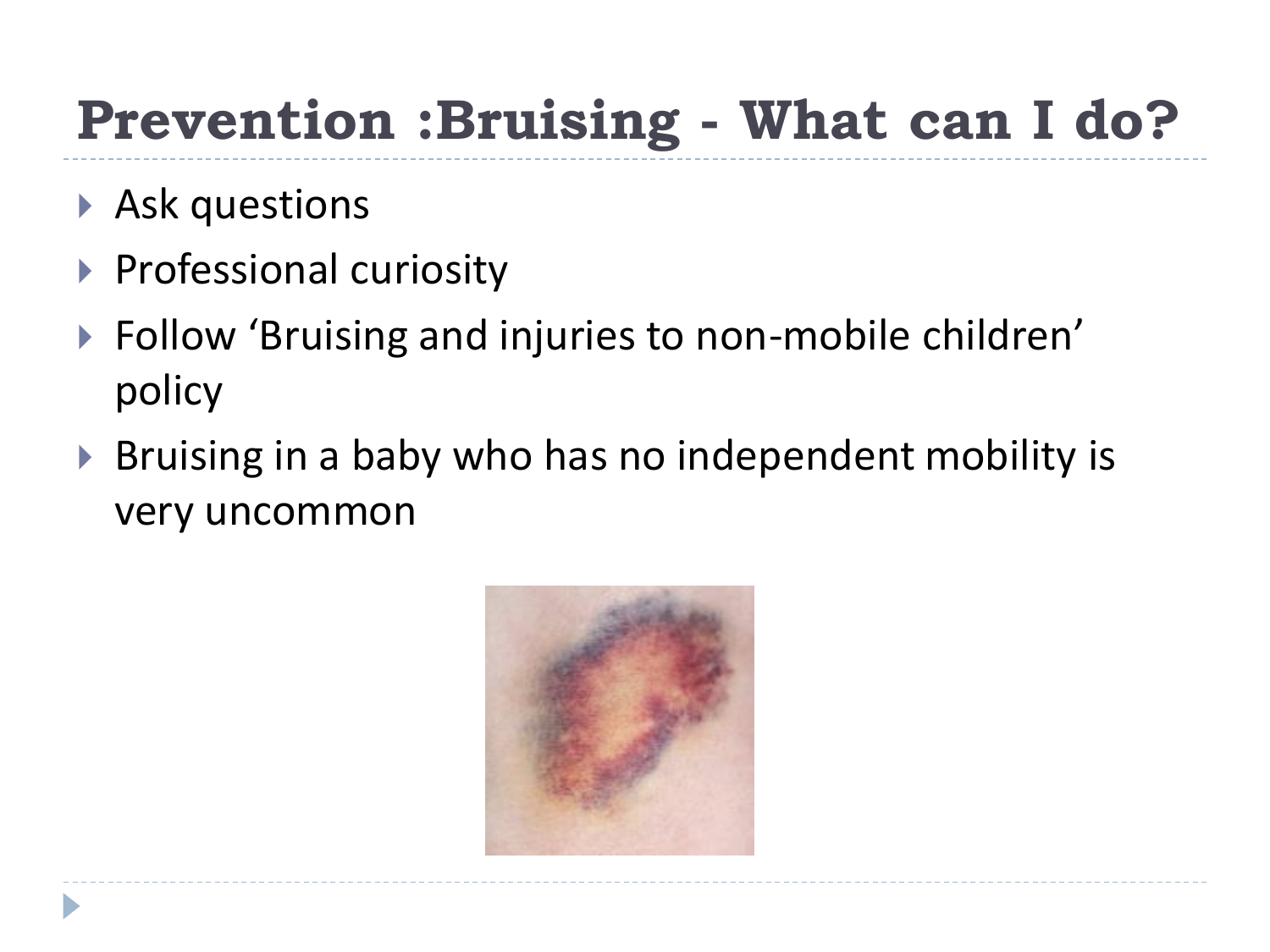#### **Prevention :Mental health - What can I do?**

- Ask questions
- ▶ Professional curiosity
- Provide advice and support
- $\triangleright$  Know local services

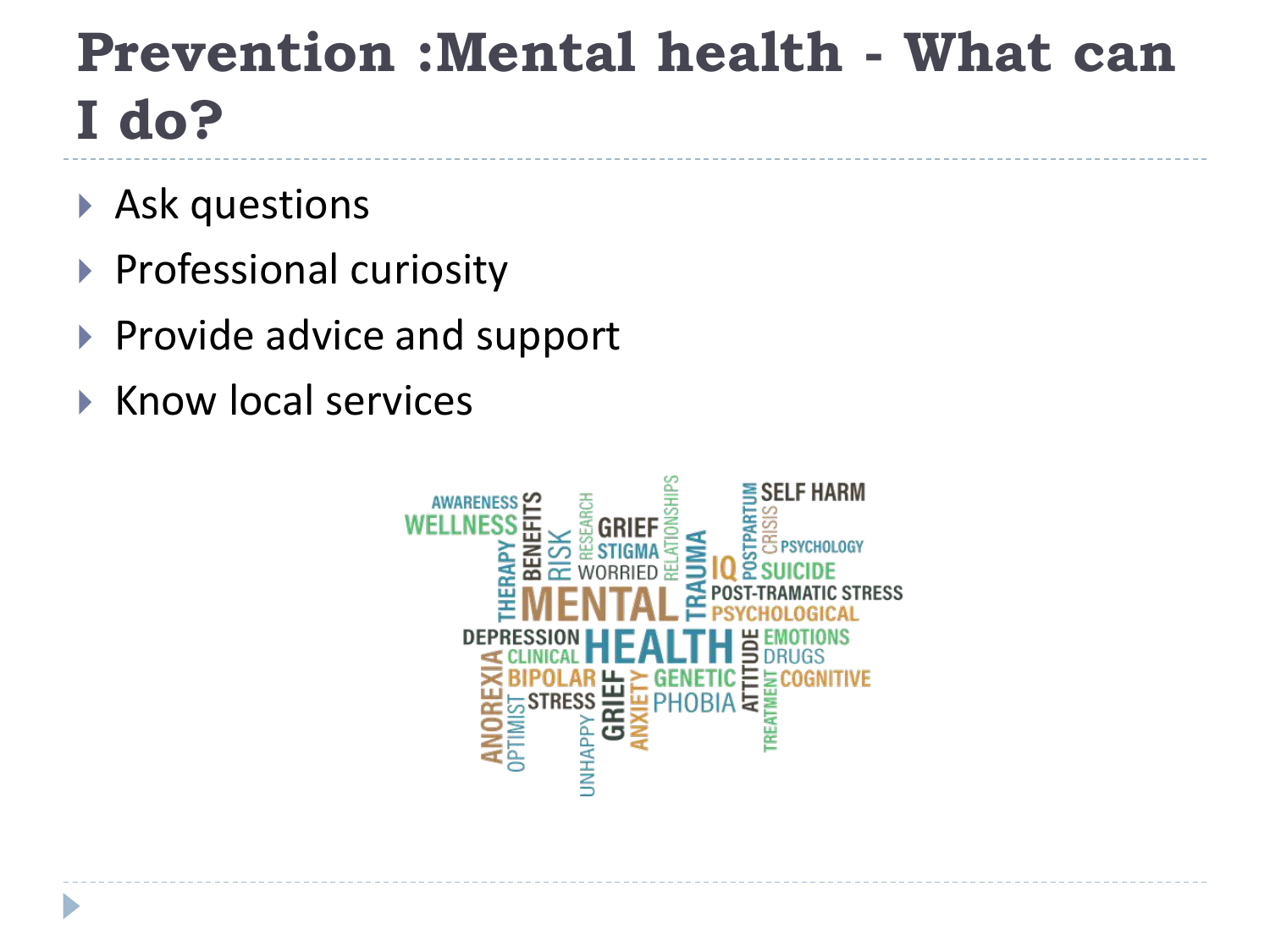#### **Prevention: Domestic abuse - What can I do?**

- ▶ Screen for and address substance abuse, undiagnosed or untreated mental illness in parents/caregivers
- ▶ DASH risk assessment
- ▶ Know local services eg Splitz





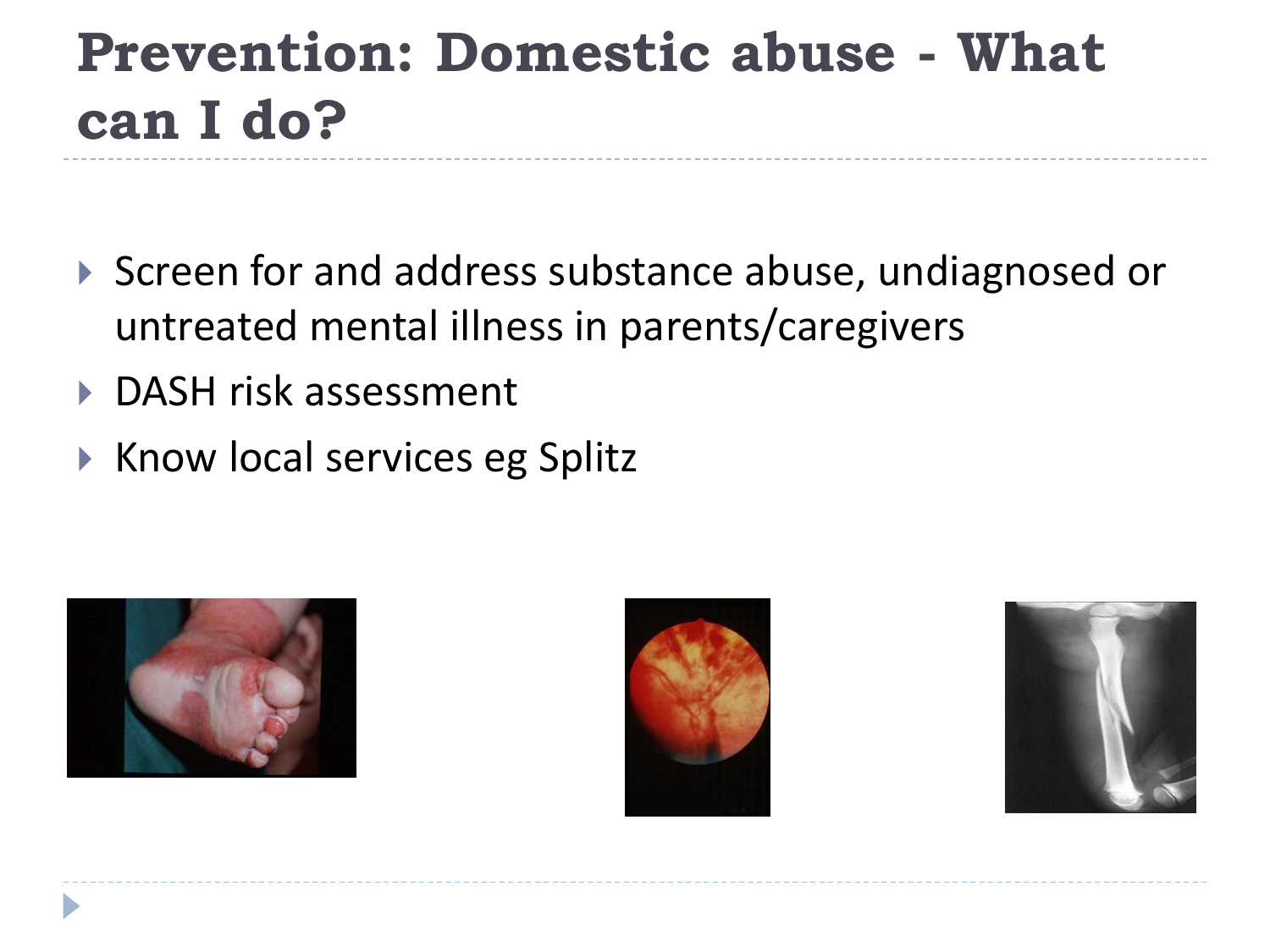#### **Prevention: Drugs and alcohol - What can I do?**

- Ask questions
- **Professional curiosity**
- $\triangleright$  Refer to appropriate services

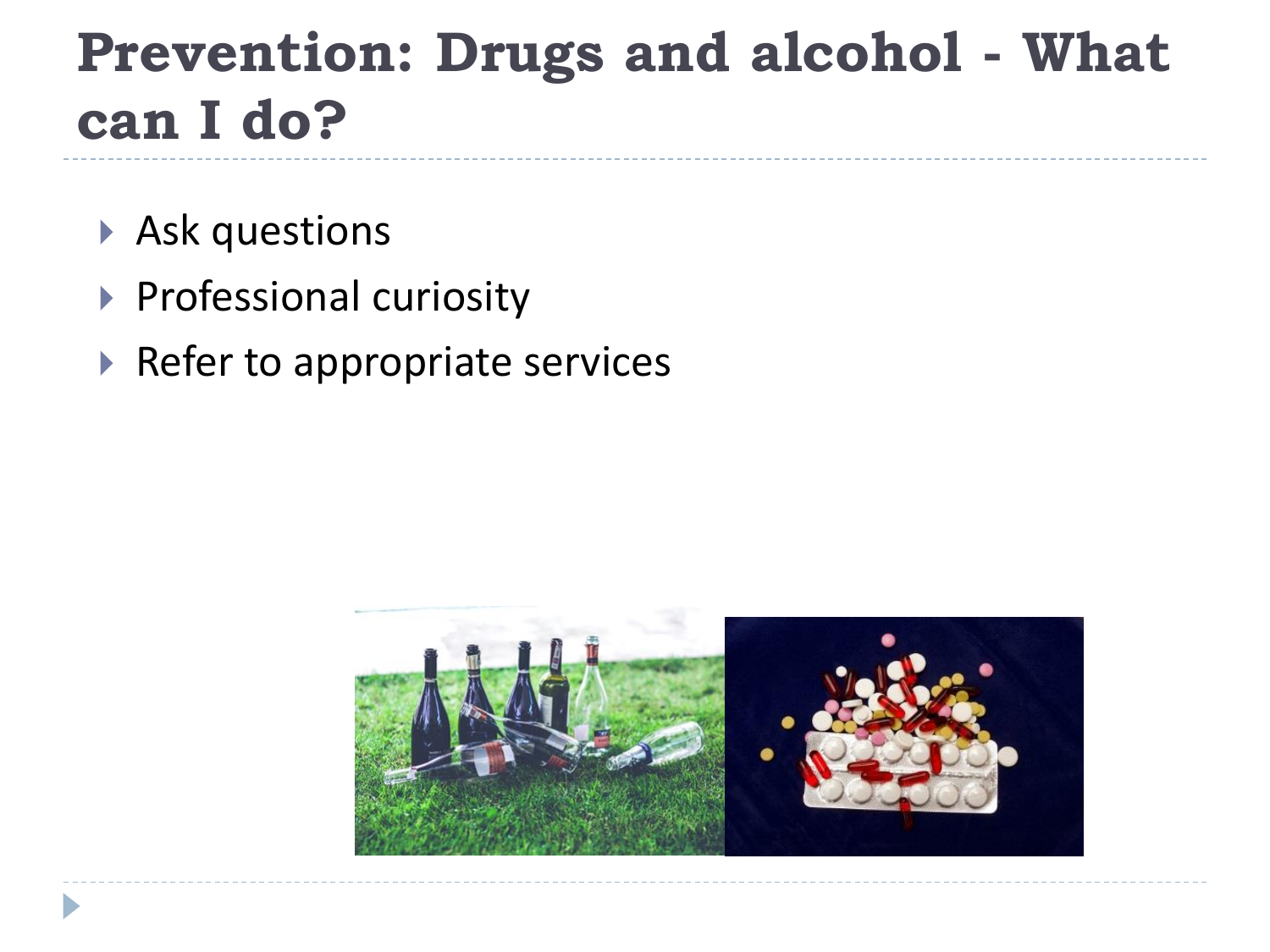#### **Lessons from local SCRs and Partnership Reviews**

- ▶ Being sensitive to a baby's needs should be reflected by practitioners seeing the infant and recording/commenting on their presentation, behaviours, relationships and responses with carers
- ▶ There is insufficient understanding about the link between adult violence and physical abuse to children, affecting decision-making about risk
- Assessment is a dynamic process: if new information comes to light this may affect the nature and degree of the risk
- ▶ A parents' low mood can be an indicator of concern about parenting capacity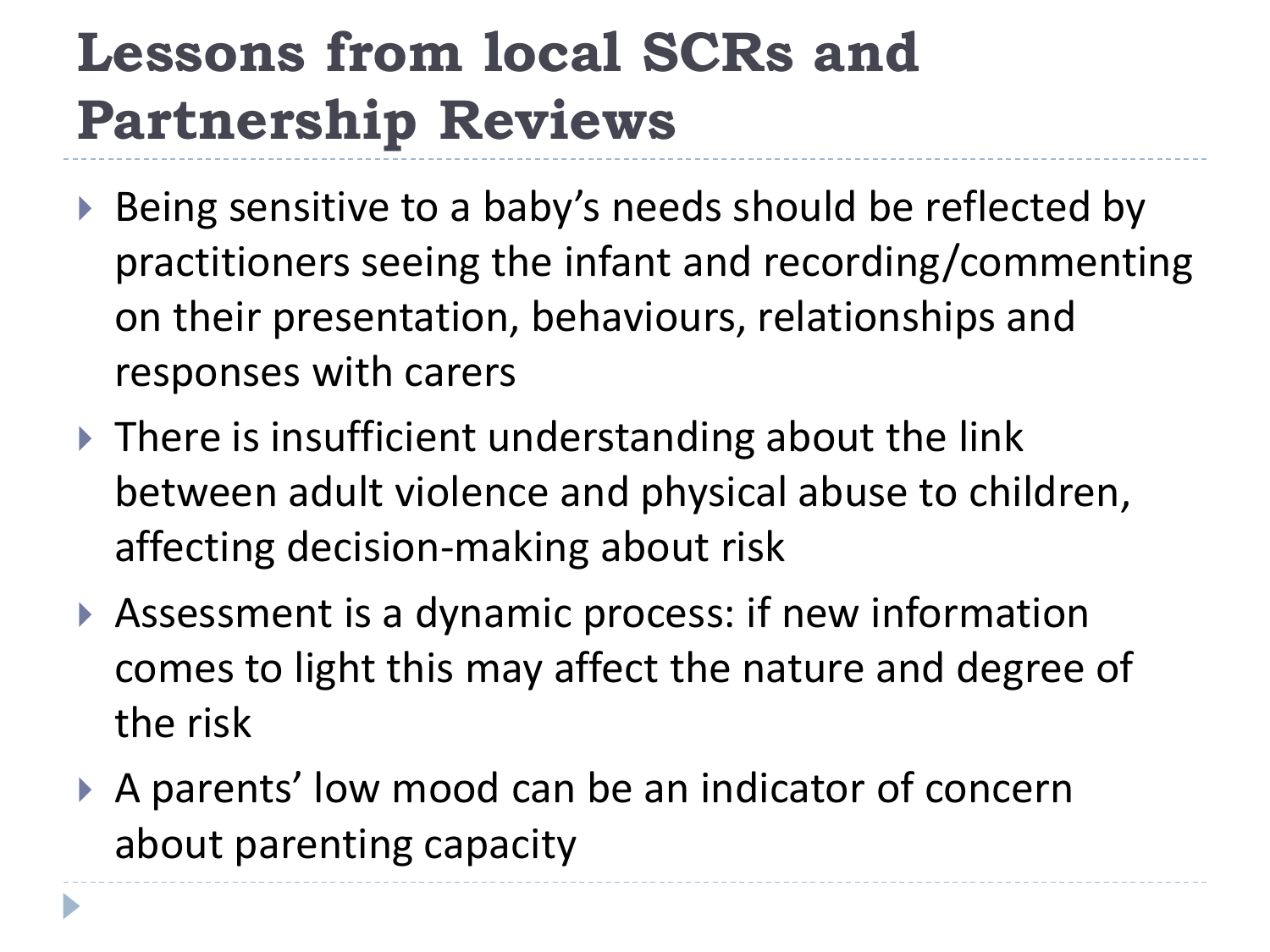#### **Lessons from local SCRs and Partnership Reviews**

- ▶ Children under 1 year old are especially vulnerable, managers should be especially alert to these cases and, where appropriate, challenge what might be fixed thinking
- ▶ There is evidence that some professionals do not understand the implications of a bruise/injury to a premobile baby, thus potentially leaving such a child without the protection of urgent CP measures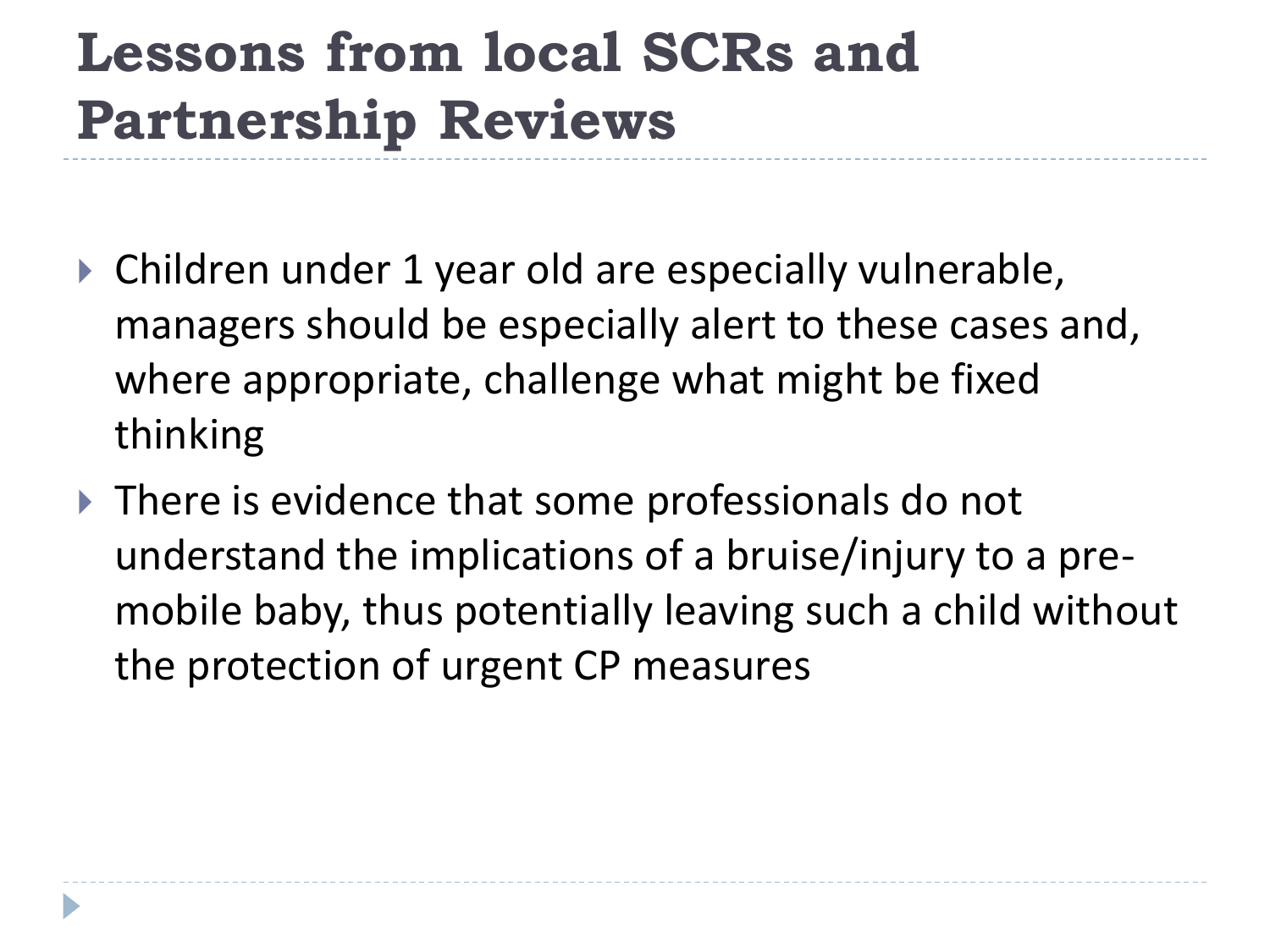#### **Take Home Messages**

- ▶ Under 1's are the most vulnerable group
- Experience tells us that we often fail to recognize early warning signs—and we therefore miss opportunities to intervene and prevent further harm to abused children
- ▶ The absence of risk factors is NOT the same as the absence of risk
- ▶ Educating caregivers regarding techniques for feeding, soothing a crying infant and the dangers of shaking can be an effective prevention tool

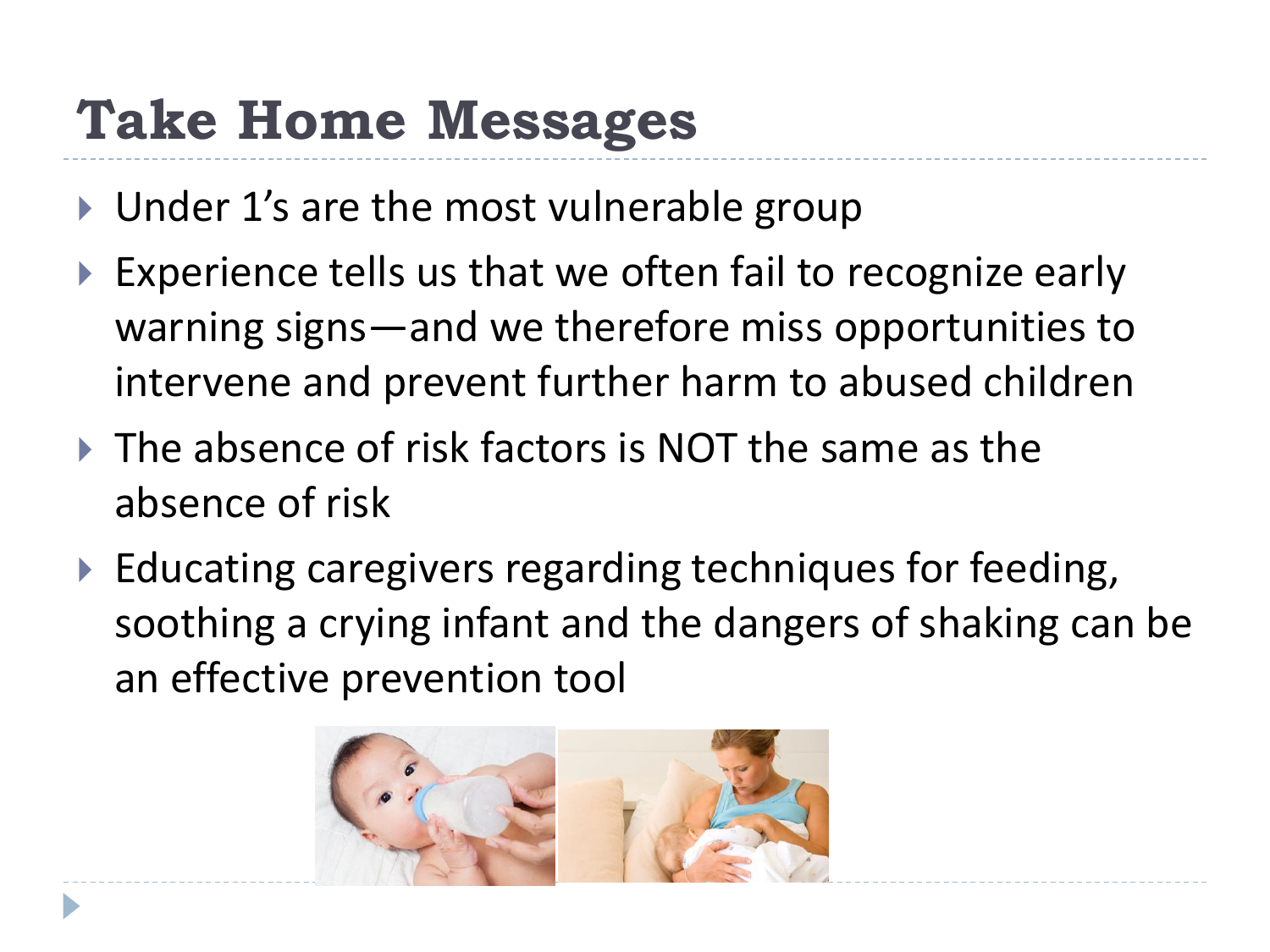# **Take Home Message**

- Maintain professional curiosity
- Multi-agency information sharing allows for sensible, informed judgements regarding the child's safety to be made
- ▶ Bruising in babies is NOT normal
- A bruise should never be interpreted in isolation and must always be assessed in the context of the child's medical, social history, developmental stage and explanation given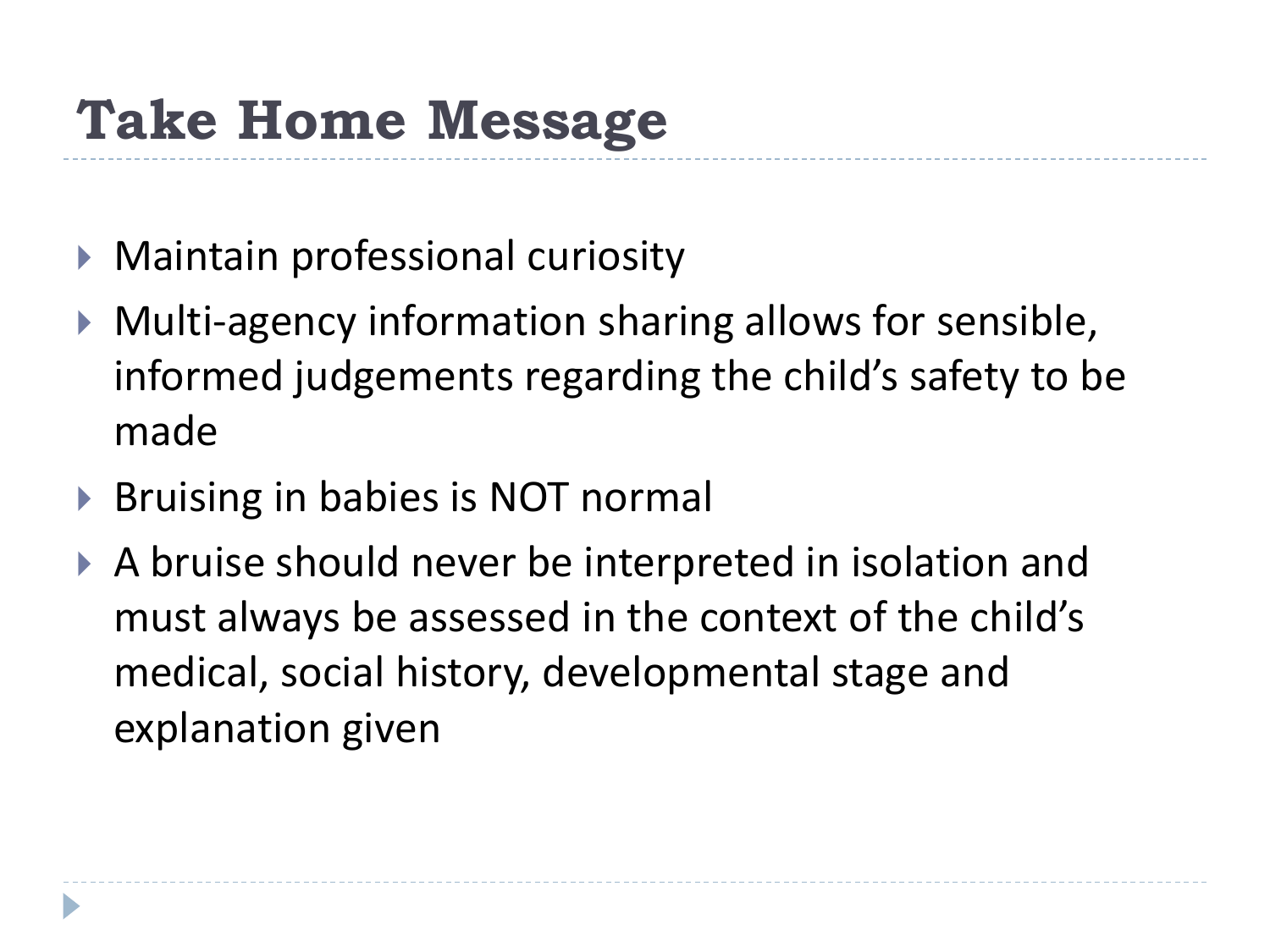

 $\blacktriangleright$